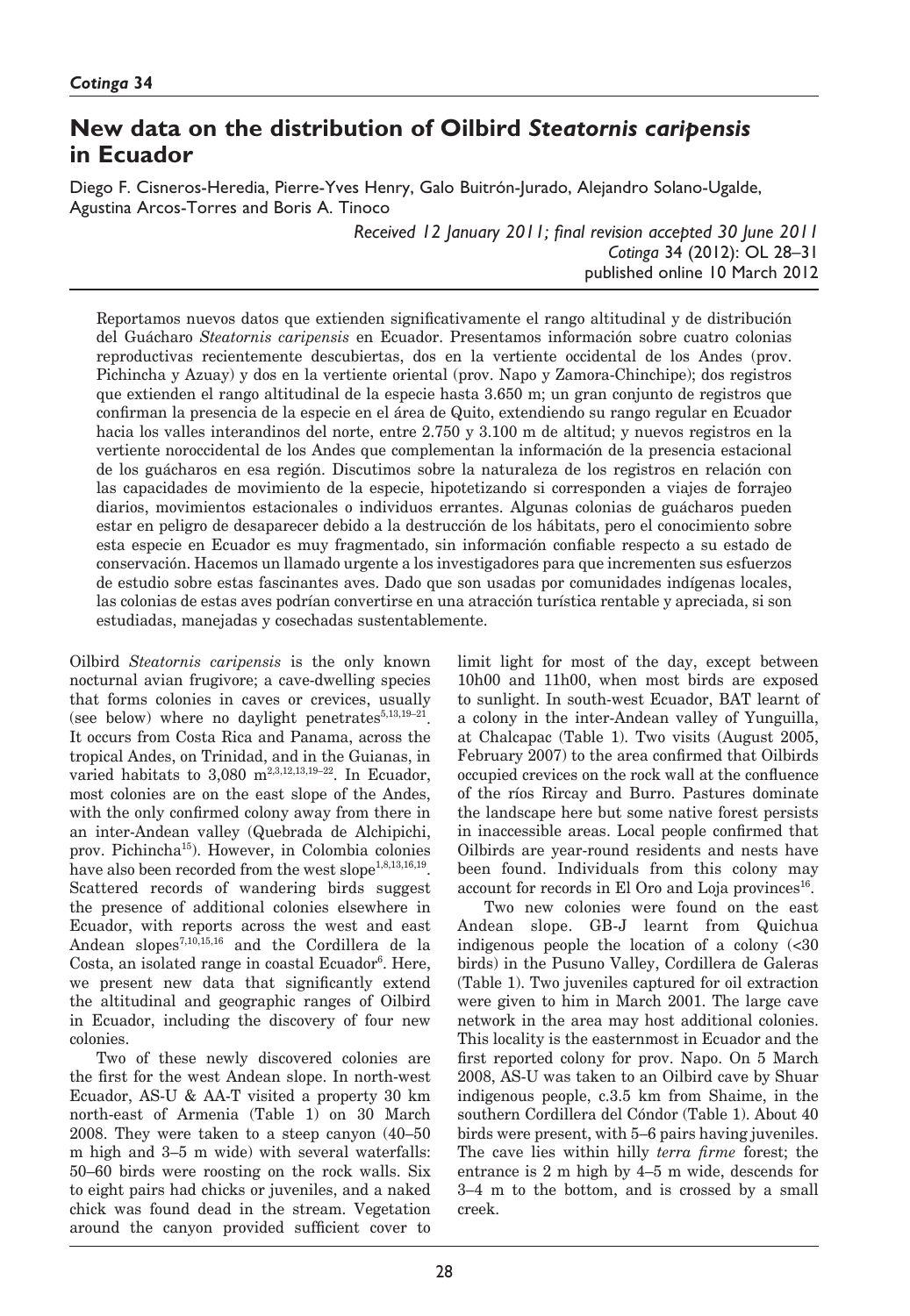Many records from Quito (prov. Pichincha) extend the regular range in Ecuador to the inter-Andean valleys at 2,750–3,100 m. Ridgely & Greenfield<sup>16</sup> reported the main altitudinal range of Oilbird in Ecuador as 700–2400 m, with wanderers reaching 2,600 m. They overlooked reports by Salvadori & Festa<sup>18</sup> and Ortiz-Crespo<sup>15</sup> of specimens collected within Quito. Recent records (Table 1) attest that the species still regularly occurs there. A specimen (QCA 774, Museo Zoología, Universidad Católica Ecuador) was collected in November 1985 in the city. Singles were observed in February 1994 (roosting in a small ravine at Parque Metropolitano de Quito—PMQ), May 1994 (roosting on a *Eucalyptus*), August 1998 (flying at night), January and July between 1997 and 2002 (flying birds at night or roosting by day on abandoned buildings in the lower part of Bosque Protector del Pichincha), November 2008 (roosting on a *Prunus serotina* in Ashintaco ravine, PMQ), January 2009 (flying almost nightly in the Cumbayá Valley, near Quito), October 2009 (roosting by day on a building near PMQ), April 2010 (flying at night in the lower part of Bosque Protector del Pichincha) and June 2010 (flying at night at Cumbayá). Additionally, three were captured, on 22 December 1993, 11 April 1996 and 15 June 1997, in city gardens and taken to Aves&Conservación and released in the xeric valley of the río Guayllabamba (north of Quito) or at PMQ.

Two records extend the altitudinal range to 3,650 m. Around 15 June 2004, an Oilbird with a broken wing was found by local people at the village of Pulug (Table 1), an inter-Andean valley in the watershed of the río Chambo. The bird died a few days later and P-YH examined it on 1 July 2004. The landscape is dominated by agricultural lands with sparse *Eucalyptus*. On 5 May 2001, GB-J found a dead bird at the edge of Papallacta lagoon (Table 1). It was rather well preserved and exhibited the typical size and coloration of the species. This record is the highest anywhere in the species' range $9,13$ .

New records were also made on the north-west slope of the Andes. Small groups  $\left( < 5 \right)$  or singles were recorded annually, mainly in August–March in 1998–2005, and also in April 2010, at Río Guajalito Protected Forest (Table 1), a montane cloud forest. Despite regular visits (at least ten days, six times p.a.), larger numbers (5–25) were detected only three times, in October–February 1998–2005 (DFCH *et al*. pers. obs.). In February 2009, March 2009 and January 2010, small groups (4–8) were observed at Yunguilla (Table 1), which records complement the data of Freile & Chaves<sup>10</sup> concerning seasonal occurrence of Oilbirds on the north-west Andean slope of Ecuador.

These opportunistic records from several 'new' areas for the species in Ecuador should be discussed in the light of the species' known movements. Oilbirds are highly mobile, ranging far from their colonies when foraging. Movements have been classified as follows: (i) daily foraging travels, (ii) seasonal movements, and (iii) wandering. Daily foraging travels are well studied in Venezuela. The home range of a breeding colony extended over  $c.97 \text{ km}^2$ , with a max. distance between feeding localities of 150 km and max. daily foraging distance of  $c.200 \text{ km}$  in one night<sup>4,11,17</sup>; the records from Quito, Pulug and Papallacta are all within 150 km of a known colony, and may all reflect birds engaged in daily foraging. Seasonal movements are still poorly documented and understood. At some colonies, most birds engage in post-breeding migrations (whereas some remain year-round at the colonies<sup>4</sup>). Post-breeding migration probably is influenced by local food shortages<sup>4,5,17,18,21</sup>. This is the case at Venezuelan, Colombian and Ecuadorian colonies, where Oilbirds perform post-breeding migrations, unlike Trinidad colonies which occupy nesting caves year-round4,5,11,13,19–21. Birds on post-breeding migration have been found at caves

|  |  |  |  | Table 1. Localities mentioned in the text for new records of Oilbird Steatornis caribensis in Ecuador. |  |
|--|--|--|--|--------------------------------------------------------------------------------------------------------|--|
|  |  |  |  |                                                                                                        |  |

| Name                          | Province         | Coordinates         | Elevation (m)   | Type          |
|-------------------------------|------------------|---------------------|-----------------|---------------|
| Chalcapac                     | Azuay            | 03°14.8'S 79°12.4'W | 1.320           | Colony        |
| Pulug                         | Chimborazo       | 01°32'S 78°42'W     | 3,280           | Dead bird     |
| Río Pusuno Valley             | Napo             | 00°52 S 77°35 W     | 1,200           | Colony        |
| Papallacta                    | Napo             | 00°22 \$78°10 W     | 3.650           | Dead bird     |
| Tiputini Biodiversity Station | Orellana         | 00°37'S 76°10'W     | $190 - 270$     | Sight records |
| 30 km north-east of Armenia   | Pichincha        | 00°13'N 78°43'W     | 900             | Colony        |
| Quito                         | Pichincha        | 00°13'S 78°30'W     | 2,750-3,100     | Sight records |
| Guajalito                     | Pichincha        | 00°14'S 78°49'W     | $1,900 - 2,100$ | Sight records |
| Shaime                        | Zamora-Chinchipe | 04°20'S 78°39'W     | 900             | Colony        |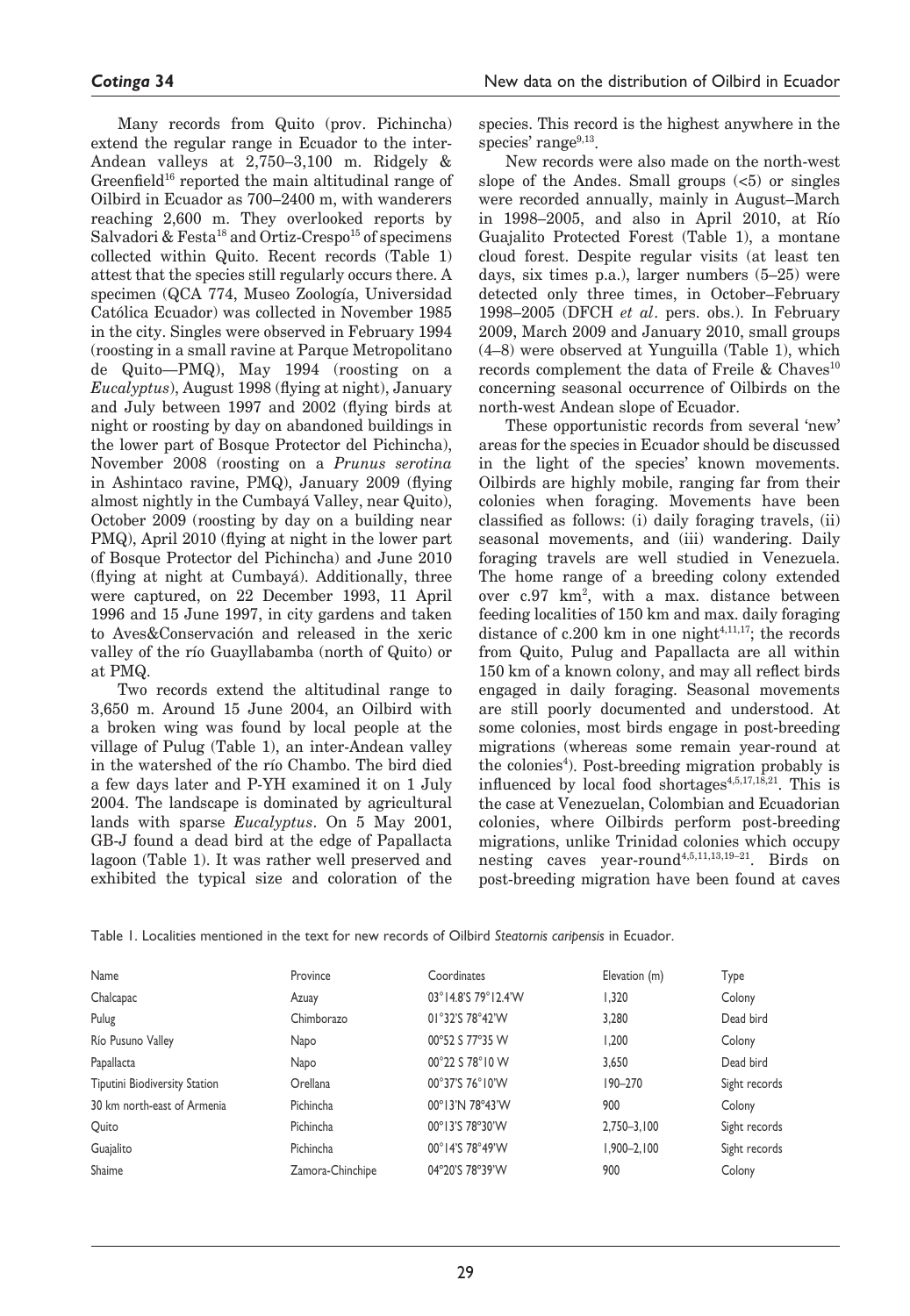$45$  km from their colonies<sup>11</sup> and birds recorded at Guajalito could be seasonal migrants. Wandering movements usually involve individuals or small groups foraging far from their breeding or roosting caves, in areas where the species is rare. In Ecuador, such individuals have been reported in the eastern lowlands, e.g., at Cuyabeno<sup>16</sup> and Tiputini Biodiversity Station (Table 1; regular records mainly in June–August, in 1999–2010, of singles either flying at night or roosting on trees by day; DFCH pers. obs.).

It has been suggested that Oilbirds can inhabit agricultural areas<sup>3,4,11,17</sup>. However, extensive habitat destruction and expansion of agriculture coupled with total forest removal is doubtless negatively affecting Ecuadorian colonies, as in Venezuela, where three colonies in heavily modified areas have become extinct<sup>3,4</sup>. There are no reliable data on the conservation status of Ecuadorian colonies, but extensive habitat destruction in inter-Andean valleys (e.g., Alchipichi and Chalcapac) could also provoke extinction in the short term. Colonies on Andean slopes are probably more 'insulated', being located in forested areas, but it remains to be quantified how chick harvesting and habitat modification affect populations, especially where habitat fragmentation is intense.

Improved knowledge on the distribution of Oilbird in Ecuador will require the discovery, preservation and evaluation of colonies, foraging and post-breeding areas. Surveys at colonies should be undertaken during the breeding season to evaluate their true size. Oilbirds make fascinating research subjects; they are used by indigenous communities, and could become highly appreciated and profitable tourism attractions, if adequately studied and sustainably harvested.

#### **Acknowledgements**

We thank Catalina Landeta Salgado, Fanny Paucar Muñoz, David Parra, the Mamallacta family, Francisco Sánchez, Xavier Fernandes de Córdova, Maria Elena Heredia, Laura Heredia, Roberto Phillips, Andrés León-Reyes and Vlastimil Zak for field work participation and support; Santiago Burneo and Luis Coloma for permission to examine the QCA collection, and Hugo Balseca for sharing his data.

#### **References**

- 1. Albuja. L. & de Vries, T. (1977) Aves colectadas y observadas alrededor de la Cueva de los Tayos, Morona-Santiago, Ecuador. *Rev. Univ. Católica* 5(16): 199–215.
- 2. Bosque, C. (1978) La distribución del Guácharo en Venezuela. *Bol. Soc. Venez. Espel.* 9: 29–48.
- 3. Bosque, C. (1986) Actualización de la distribución del Guácharo (*Steatornis caripensis*) Venezuela. *Bol. Soc. Venez. Espel.* 22: 1–10.
- 4. Bosque, C. & Ramírez, R. (1988) Post-breeding migration of Oilbirds. *Wilson Bull*. 100: 675–677.
- 5. Bosque, C., Ramírez, R. & Rodríguez, D. (1995) The diet of the Oilbird in Venezuela. *Orn. Neotrop*. 6: 67–80.
- 6. Carrasco, L., Cook, A. & Karubian, J. (2008) Range extensions for eight species of bird in the Mache-Chindul mountains, Ecuador. *Cotinga* 29: 72–76.
- 7. Carrión, J. M. & Ortiz-Crespo, F. (1991) *Introduccion a las aves del Ecuador*. Quito: Fecodes.
- 8. Chwinda, A., Flanagan, J., Jiggins, C., Sukanga, T. & Willis, J. (1997) Manejo sostenible de una cueva de tayos *Steatornis caripensis* en la Cordillera del Cóndor. *Cotinga* 8: 8–9.
- 9. Fjeldså, J. & Krabbe, N. (1990) *The birds of the high Andes*. Copenhagen: Zool. Mus., Univ. of Copenhagen & Svendborg: Apollo Books.
- 10. Freile, J. F. & Chaves, J. A. (2004) Interesting distributional records and notes on the biology of bird species from a cloud forest reserve in north-western Ecuador. *Bull. Brit. Orn. Club* 124: 6–16.
- 11. Gutiérrez, P. C. (1994) Mitochondrial-DNA polymorphism in the Oilbird (*Steatornis caripensis*, Steatornithidae) in Venezuela. *Auk* 111: 573–578.
- 12. Herrera F. F. (2003) Distribución actualizada de las colonias de guacharos (*Steatornis caripensis*) en Venezuela. *Bol. Soc. Venez. Espel.* 37: 31 – 40.
- 13. Hilty, S. L. & Brown, W. H. (1986) *A guide to the birds of Colombia*. Princeton, NJ: Princeton University Press.
- 14. McAtee, W. L. (1922) Notes on the food of the Guacharo (*Steatornis caripensis*). *Auk* 39: 108–109.
- 15. Ortiz-Crespo, F. (1979) Discovery of an Oilbird colony in the western drainage of the Ecuadorian Andes. *Auk* 96: 187–189.
- 16. Ridgely, R. S. & Greenfield, P. J. (2001) *The birds of Ecuador*. Ithaca, NY: Cornell University Press.
- 17. Roca, R. (1994) *Oilbirds of Venezuela: ecology and conservation*. Cambridge, MA: Nuttall Ornithological Club.
- 18. Salvadori, T. & Festa, E. (1900) Viaggio del Dr. Enrico Festa nell'Ecuador. XXII. Uccelli, Parte terza – Trochili-Tinami. *Boll. Mus. Zool. Anat. Comp.* 15(368): 1–54.
- 19. Snow, B. K. (1979) The Oilbirds of Los Tayos. *Wilson Bull*. 91: 457–461.
- 20. Snow, D. W. (1961) The natural history of the Oilbird, *Steatornis caripensis*, Trinidad. W. I. Part 1, General behavior and breeding habits. *Zoologica* 46: 26–48.
- 21. Snow, D. W. (1962) The natural history of the Oilbird, *Steatornis caripensis*, in Trinidad, W. I. Part 2. Population, breeding ecology and food. *Zoologica* 47: 199–221.
- 22. Thomas, B. T. (1999) Family Steatornithidae (Oilbird). In: del Hoyo J., Elliott, A. & Sargatal, J. (eds.) *Handbook of the birds of the world*, 5. Barcelona: Lynx Edicions.